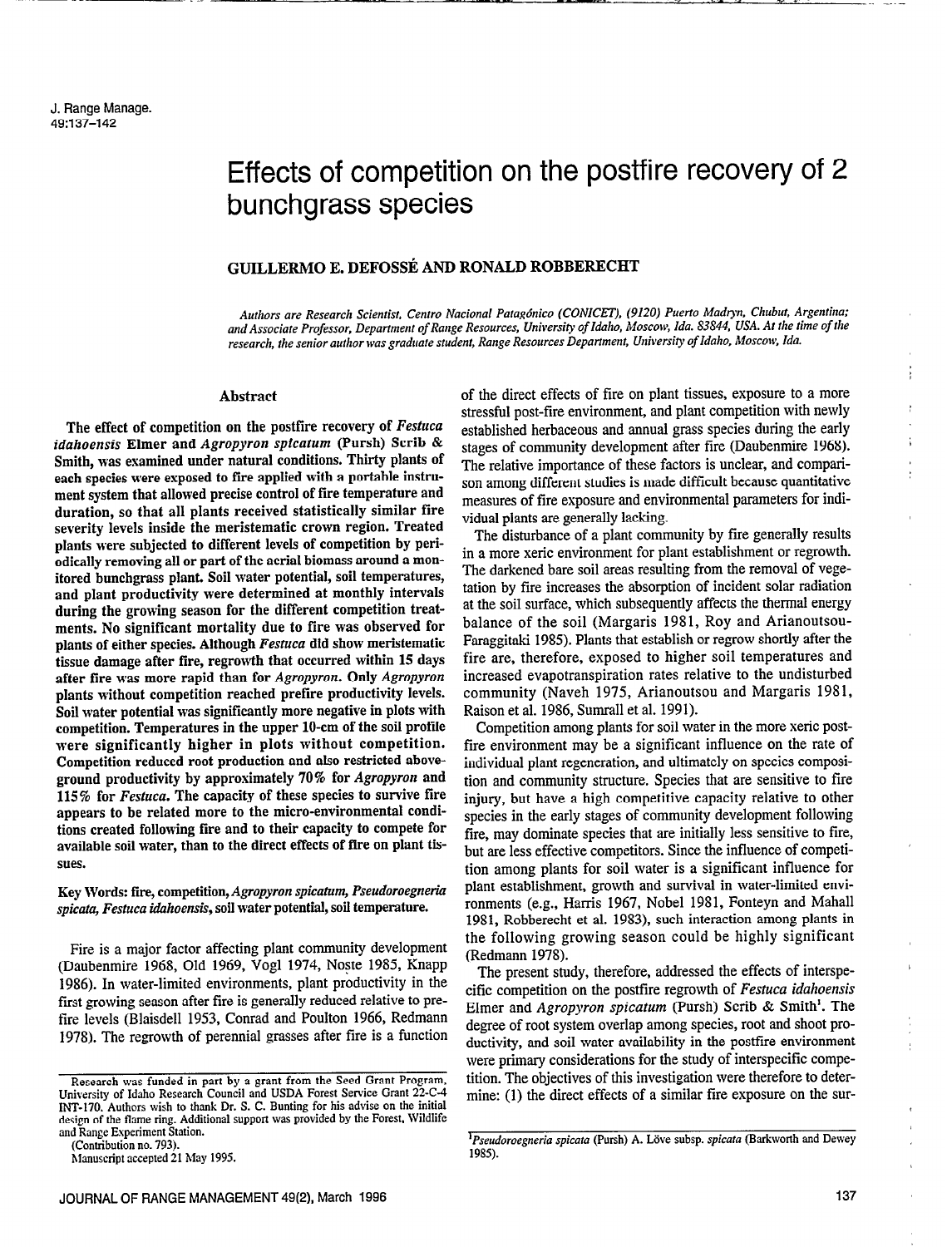viva1 of Festuca idahoensis and Agropyron spicatum under natural conditions, (2) the influence of interspecific competition on the regeneration of these species during the early stages of community development following fire, and (3) how the different levels of interspecific competition affect the productivity of each species.

# Methods

## Study Site

This research was conducted at the University of Idaho Esperimental Forest, 52 km northeast of Moscow, Ida., on a south-facing slope of the East Creek Unit (Basalt Hill, 46° 52' N, 116" 47' W). The vegetation at the study site was composed of widely spaced Pinus ponderosa Dougl. trees with an understory composed of the bunchgrasses, Festuca idahoensis, Agropyron spicatum, and several herbaceous species. The vegetation can be classified as a Pseudotsuga menziesii/Physocarpus malvaceus habitat type (Daubenmire and Daubenmire 1968). The Carlington silt loam soil series of shallow and well drained soils characterize the area (Zimmerman 1979, Barker 1981). Winter precipitation occurs as snow, and moist spring and fall periods are interrupted by a mid-summer drought. The long-term precipitation and temperature means at the field site were similar to that for the Potlatch climatological station, approximately 10 km from the study site (Fig. 1). The mid-summer dry period during this study, however, was more severe than the average, since no precipitation occurred between late May and early September.



Fig. 1. Climate diagram in the format of Walter and Lieth (1960) for Potlatch, Ida. Mean monthly precipitation (broken line) and temperature (solid line) for 24-year period indicate mesic spring and permane (some me) for a region period multimeter dreste spring and ran perious mierrupicu ny

## Fire Exposure

 $F^{\text{tr}}$  exposure species, 30 plants of size, 30 plants of size, 30 plants of size, 30 plants of size, 30 plants of size, 30 plants of size, 30 plants of size, 30 plants of size, 30 plants of size, 30 plants of size, 30 For each species, so plants of similar phenology and size, determined by basal area, height, and root biomass measurements, were selected in the study area. After selection, all Agropyron and Festuca plants were exposed to fire in early spring, before the initiation of significant growth had occurred. The fire was applied with a portable flame ring placed around individual bunchgrasses. This instrument, described in Robberecht and Defossé (1995), had 6 propane gas jets on a hexagonal aluminum ring adjustable to various heights. The jet

arrangement and the regulated propane gas supply approximated the flame geometry of a grass fire. Thermocouples were placed at 10 cm above the soil surface in the canopy, inside the meristematic crown region, and at soil depths of 2, 5, and 10-cm beneath each plant. The high temperatures expected in the plant canopy were measured with high-temperature range shielded thermocouples (ANSI type K, 0.5 mm diameter). Mean temperature inside the crown region was measured with three-junctioned thermocouples wired in parallel (ANSI type T, 0.5 mm diameter). Singlejunctioned thermocouples of this same type were used for measurement of temperatures in the soil beneath each plant. These thermocouples were connected to a data acquisition system (Campbell Scientific model CR 21X datalogger) for continuous (every 10 seconds) temperature measurement during the 10-min fire and postfire cooling phases. This instrument allowed for precise control over the fire temperature and its duration for individual plants. The fire was terminated when temperatures inside the crown meristematic region reached approximately 4" C, which occurred at about 40 seconds after fire ignition. The data of mean crown temperatures achieved during the IO-min fire and postfire cooling phases were downloaded to a computer and the integral of the time/temperature curve determined for each plant. Analysis of variance was used to determine significant differences among these integrals for this one-factor experiment. These integrals were used as an index of fire exposure, or severity, for each plant.

-

## Competition Esperiment

Following fire exposure, all Agropyron and Festuca plants were assigned to treatment levels of (1) intact or control, (2) partial removal of competitors, and (3) full removal of competitors. Ten plants of each species were assigned to each treatment level in a completely random statistical design. The 2 different levels of competition were achieved by partial (half of the aboveground green biomass of potential competitors removed) to full (all aboveground biomass of potential competitors removed) removal of the neighboring potential competitors within a radius of 0.6 m of the plant selected for observation. This radius was based on preliminary studies of the limits of lateral root distribution determined from excavations of the root system of typical adult plants of both species grown in the area. Regrowth of competitor plants was removed every 15 days during the growing season.

# Postfire Plant Response Measurements

Following fire exposure, measurements of soil water content, soil temperature, culm number, and height were made throughout the growing season on plots with and without competition. above growing scason on plots with and without competition. Aboveground biomass of individual plants was determined at the end of the growing season. Root biomass was estimated for each plant from soil cores taken with a 2.5 cm-diameter soil sampler at the beginning and end of the growing season. These samples were separated according to horizontal distributions of 0 to 5, 5 to 10, and 10 to 25 cm-soil depth. Soil cores were taken at an angle of  $45^\circ$  approximately 10 cm from the crown of each Festuca plant and at the same angle 15 cm from the crown of each Agropyron plant. This allowed sampling of soil volume with the greatest root concentration for each bunchgrass species and minimized the potential root overlap with neighboring plants. Total root biomass per core sample and its horizontal distribution, was determined for each plant from root samples that were washed free of debris and oven dried to constant weight. Culm height and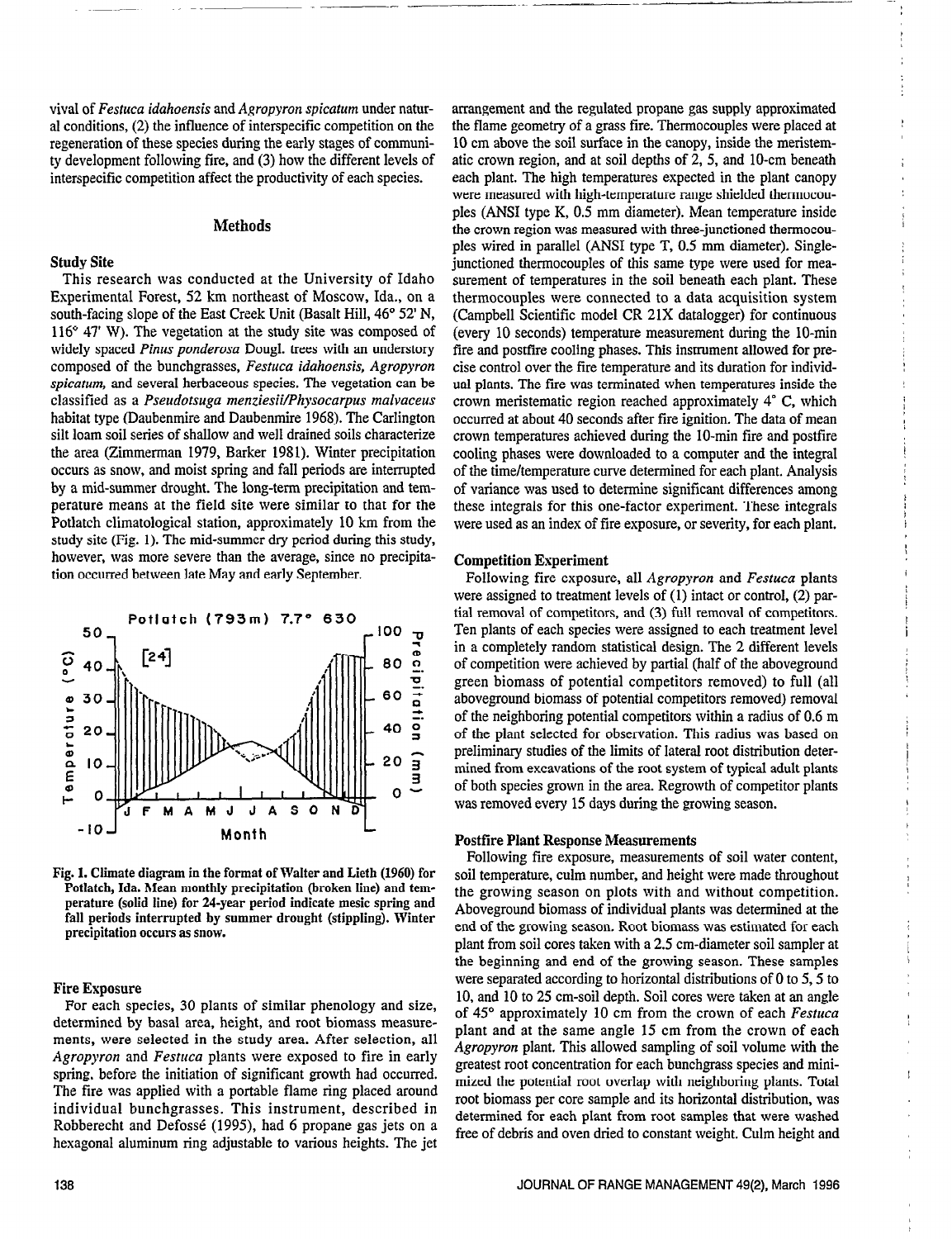number were determined approximately every 3 weeks. Mean soil water content was determined gravimetrically for the 0 to 10 and 10 to 20 cm soil depth from 8 replications each performed on plots with full competition (or controls) and on plots without competition. Soil water potential was estimated from these data using the filter paper method given by Hamblin (1981). Soil temperature around plants was measured approximately monthly, using an infrared thermometer (Barnes Instatherm, model 14- 220-1) for surface temperatures and thermocouple sensors for the 5, 10, and 25-cm soil depths.

## Data Analyses

Analysis of variance and Fisher's L.S.D were used to determine significant differences in culm number and height, total biomass, root biomass, and basal area among competition treatments for both species. The Student's "t" test was used to determine significant differences in soil water potential and soil temperatures between plots with full competition (controls) and plots without competition.

# Results

## Fire Characteristics

The fire treatment applied in this study was qualitatively similar to that described for natural (Conrad and Poulton 1966) and controlled (Robberecht and Defossé 1995) grass fires. The plant canopy and the litter within a 0.5 m radius of the treated plants were consumed by the fire, resulting in a blackened bare soil area surrounding each treated plant. The instrument system used in this study allowed complete documentation of the fire exposure for each plant. The fire consumed the canopy within 15 seconds of the ignition, at which time only flame temperatures at the height of the canopy were measured. No substantial increases in



Fig. 2. Mean temperature curves for the meristematic crown region of Agropyon spicatum and Festuca idahoensis plants during the fire and postfire cooling periods. The standard error ranged between  $\pm 5$  and 10% of the mean. The temperature/time integrals calculated from these data represent the fire severity treatment for each plant. Fire severity did not significantly  $(p > 0.01)$  differ among plants of each species.

subsurface soil temperatures were observed in either the fire or postfire phases. Temperatures at the 2-cm soil depth slowly increased in the first minutes after fire ignition, with a maximum increase of about 4" C near the end of the 10 minute treatment period. Temperatures at the 5-cm soil depth increased only 1" C toward the end of the monitored period. No rise in temperature at the IO-cm soil depth was detected during the monitored time. The temperatures experienced inside the meristematic crown region were similar for all *Agropyron* and *Festuca* plants (Fig. 2). Fire severity, the temperature/time integral, did not significantly differ  $(p > 0.01)$  between species or among treatments within species.

#### Soil Water Availability

The removal of potential competitors significantly increased  $(p<0.01)$  the soil water available for the monitored plants of both species (Fig. 3). Soil water potential, estimated from measurements of soil water content (Hamblin 1981), was initially similar for all plots. During the growing season following fire, soil water potential decreased significantly more in the plots with a full degree of competition (control group) than in plots without competition. The effect of reduced plant competition on soil water potential was most pronounced in the 0 to IO-cm soil depth during the mid-summer drought period (Fig. 3).

#### Soil Temperature Regime

Monitored plants of each species were exposed to higher soil surface temperatures after the fire and removal of neighboring



Fig. 3. Soil water potential estimated from soil water content (Hamblin 1981) for experimental plots with and without competition. Plots with plant competition exhibited significantly more negative  $(p < 0.01)$  soil water potentials than those without competition. Each point represents the mean of eight samples  $\pm 1$  standard error (vertical line).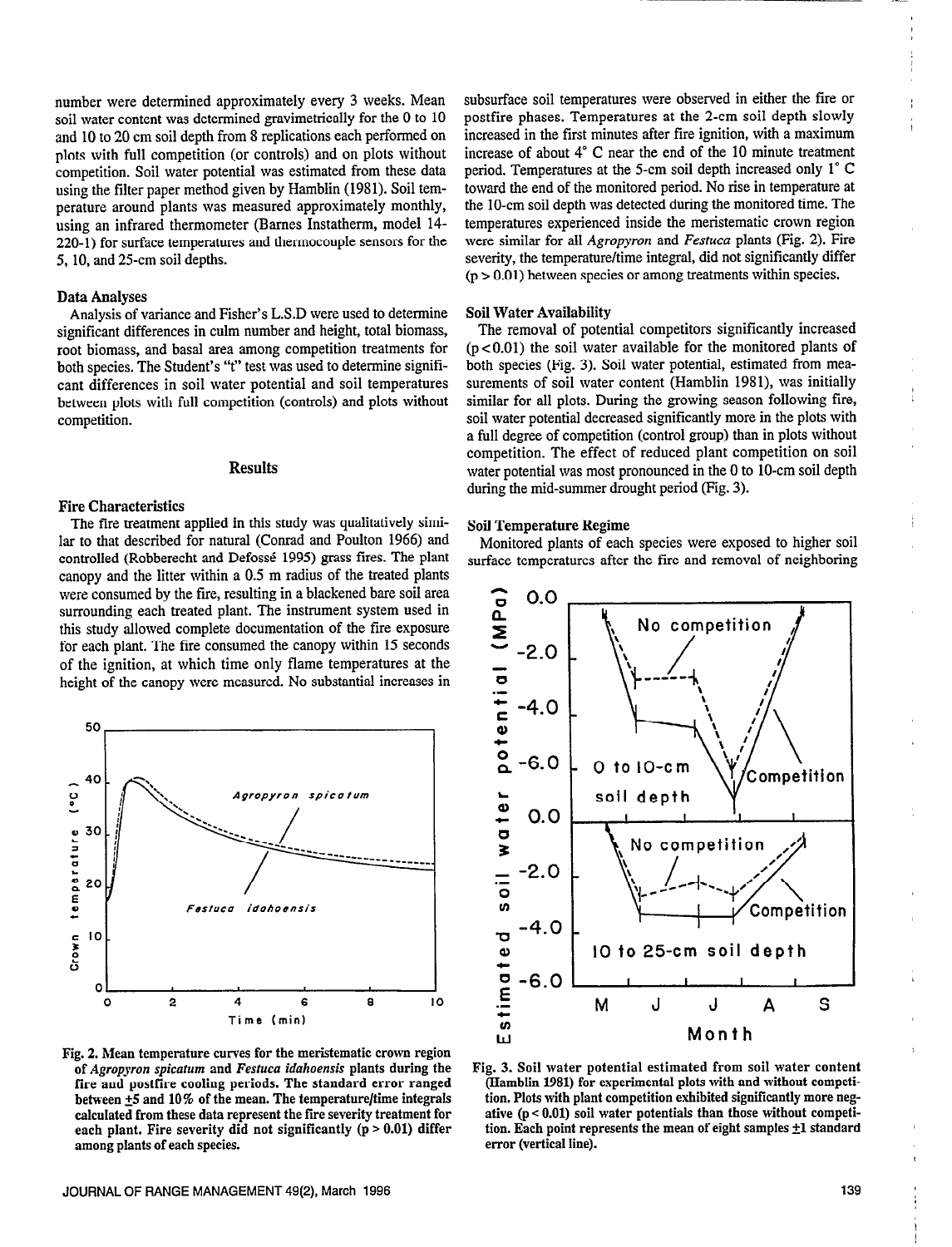

\_\_- -.- - -

Fig. 4. Mid-day soil temperature profiles for plots with and without plant competition. Seasonal temperature variation was greatest at the soil surface and least at the 25-cm soil depth. Each point represents the mean of six samples  $\pm 1$  standard error (vertical line).

competitors. The darkened bare soil around these plants exhibited surface temperatures from 12 to 15° C higher than soil surface in plots from which competitors had not been removed (Fig. 4). Temperatures at the 5 and IO-cm soil depths were also significantly increased  $(p < 0.05)$  due to the removal of competitors. Soil temperatures at the 25-cm soil depth did not statistically differ among plots with different levels of competition.

## Mortality and Leaf Damage

No significant mortality resulted directly from the fire severity applied, as evidenced by the death of only one Agropyron plant during the experiment. Although some injury to meristematic tissue was indicated by damage to leaf blade tips observed during the initial postfire regrowth of Festuca plants, this effect was short-lived and did not inhibit plant regeneration. No such leaf damage was observed for Agropyron. Reproductive meristems may have been damaged, however, since flowering did not occur in either Festuca nor Agropyron by the end of the first growing season, while neighboring unburned bunchgrasses of the same species flowered.

## Aboveground Plant Response

Festuca plants exposed to reduced competition from neighboring plants showed no significant increases in basal area during the growing season after fire. Basal area did significantly  $(p < 0.01)$ increase for Agropyron in response to the complete removal of competitors. Regrowth of new leaf tissue was evident less than 2 weeks after the fire for Festuca versus 4 weeks for Agropyron plants. No significant differences in culm number were observed among treatments for either Festuca or Agropyron during this initial regrowth period.

The rate of regrowth for Festuca was greater than for Apropyron during spring and early summer when sufficient soil water was available (Fig. 5). The increase in plant height after the fire was affected by competition in a similar pattern asculm production (Fig. 6), and only Agropyron reached prefire culm heights. Culm height for Festuca approached a plateau in early summer, nearly 2 months before this occurred for *Agropyron*. For both species, however, the decline in the rate at which culms



Fig. 5. Postfire production of new culms for plants exposed to three levels of competition. Reduced degree of competition from neighboring plants significantly increased culm production for both species. Each point represents the mean of  $10$  plants  $\pm 1$  standard error (vertical line).

increased in height was delayed and end-season culm height was greater for plants that were not exposed to competition. Only culm production for *Festuca* plants not exposed to competition significantly increased in response to fall season precipitation. Plants of Festuca and Agropyron that were not exposed to competition exhibited significantly greater (p < 0.01) biomass production than plants exposed to partial or full levels of competition from neighboring plants (Fig. 7).



Fig. 6. The postfire increase in plant height for plants exposed to three levels of competition. Plants without competition from neighbors were significantly taller  $(p < 0.01)$  than plants exposed to partial or full levels of competition. Each point represents the mean of 10 plants +l standard error.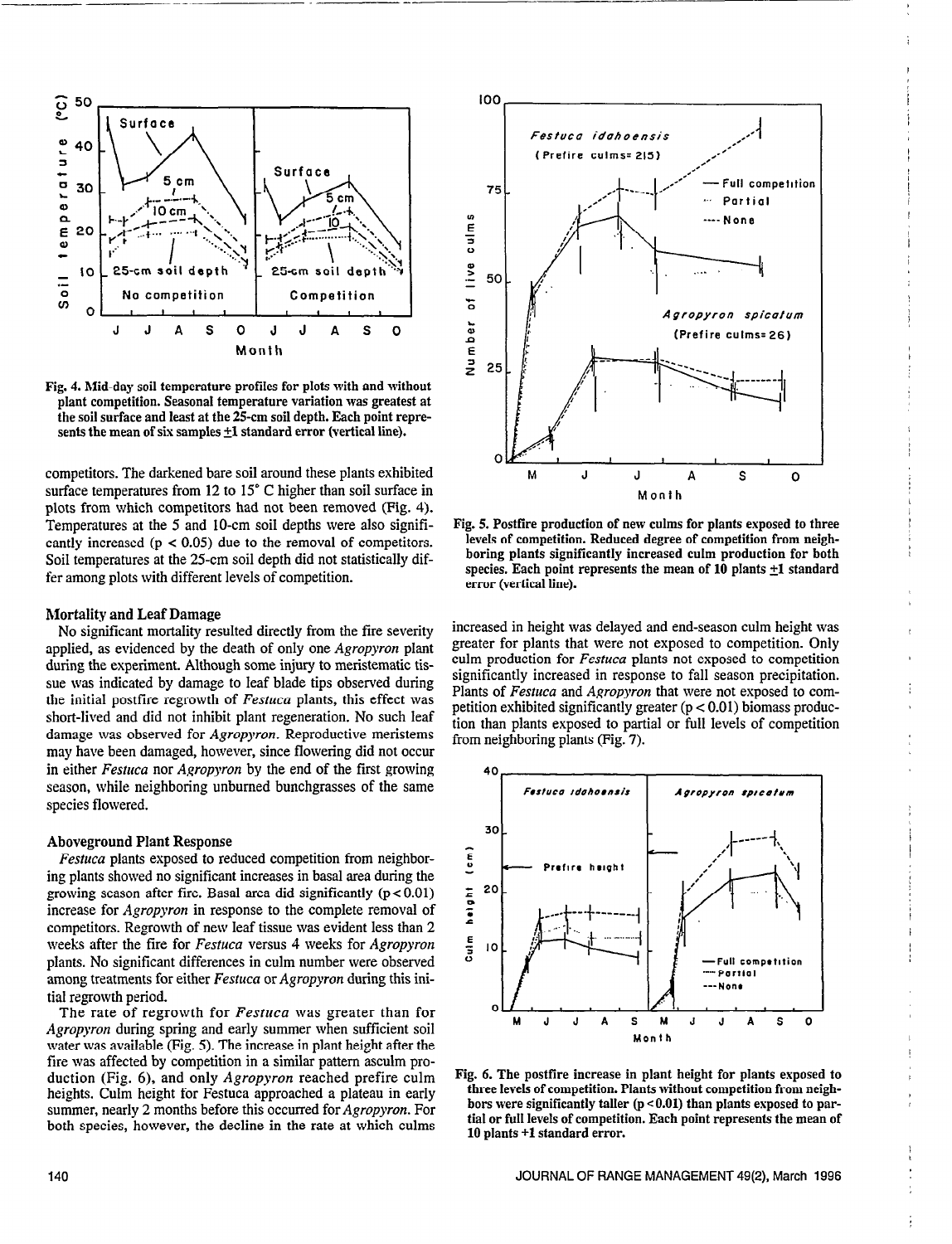Culm production for both species was less for plants exposed to partial competition than to full competition. However, plants of Festuca exposed to the partial level of competition produced culms that mere significantly taller than those culms produced in response to full competition (Fig. 6). In addition, whole plant response measured in end-season biomass did show that the partial removal of competitors resulted in an intermediate response. The lack of difference in aboveground biomass between the partial and full levels of competition for Agropyron may be explained by the deeper root system of this species, thereby reducing the overlap with neighboring species.

## Belowground Response

The concentration of root biomass for the 2 bunchgrass species occurred at 2 different regions in the soil profile, with Festuca plants having a greater concentration in the upper 10 cm of the soil. In early spring, 40% of the root biomass of Festuca plants occurred in the first cm of the soil, 28% in the next 5 cm, and 32% in the 10 to 25-cm soil region. For Agropyron, by contrast, 21% of the root biomass occurred in the 5-cm soil depth, 31% in the following 5-cm depth, and 48% in the 10 to 25-cm zone. At the end of the growing season, the pattern of root distribution was unchanged for Festuca, whereas that for Agropyron was more evenly distributed in the soil; 32% in the first 5 cm, 36% in the following 5 cm and 32% in the 10 to 25-cm zone. The different levels of competition imposed did not alter the root distribution pattern in the soil. However, reduced competition from neighboring plants significantly increased total root biomass production in both species (Fig. 7).

# Discussion

#### Fire Severity

The concept of fire severity involves the heat flux into the soil (MacArthur and Chenney 1966, Rowe 1983, Noste 1985, Ryan and Noste 1985). It has been influenced by the degree of organic material removed, the extent of soil heating, and the fire duration. Although the concept of fire severity is clear, it is difficult to measure. The biological and ecological response of plants to fire must be linked to quantitative measurements of fire behavior (Alexander 1982). In the present study, the change in temperature esperienced inside the crown region was integrated over the monitored IO-min fire and postfire cooling period. This resulted in a quantifiable index of fire severity for individual plants that could be statistically analyzed for treatment differences. The knowledge that all plants received statistically similar fire exposure on their meristematic crown region was essential for separating the effects of the different levels of competition on the postfire regeneration of these bunchgrass species.

#### Soil Temperatures

Soil Temperature characteristics during the monitored fire and postfire cooling periods were similar to those found by Scatter (1970), Sumrall et al. (1991), and Robberecht and Defosse (1995) for grassland fires. No substantial increase in soil temperature was observed during the fire exposure, as evidenced by only a 4<sup>°</sup> C increase at the 2-cm soil depth. In grassland fires, temperatures decrease exponentially from the surface into the soil profile (Scatter 1970). In such communities soil temperatures tend to



Fig. 7. (Top) Aboveground biomass determined at the end of the growing season. Plants exposed to competition produced significantly (p < 0.01) less biomass than plants without competition. (Bottom) Root biomass before and after fire for the 3 levels of plant competition. Plants without competition produced significantly  $(p < 0.01)$  more root biomass per soil core than plants with a full degree of competition. Prefire root biomass did not significantly differ among plants of each species.

return to prefire levels shortly after fire has occurred (Cook 1939, Masson 1948, Tothill and Shaw 1968, Scatter 1970).

The heat flux into the soil is, however, dependent on soil characteristics such as soil type and water content (Rosenberg et al. 1983). The results for Agropyron and Festuca, as well as those of other studies (e.g., Scatter 1970, Raison et al. 1986). indicate that the rise in soil temperature caused directly by fire is not of sufficient magnitude to influence the root system.

The postfire environmental changes associated with the occurrence of broad-scale grassland fires can significantly affect the soil temperature regime on a seasonal basis (Roy and Arianoutsou-Faraggitaki 19S5, Sumrall et al. 1991). While soil temperature in all plots was initially a function of the increased absorption of solar radiation by the darkened soil surface after the fire, the periodic removal of potential competitors was the principal factor for increased insolation at the soil surface and the higher soil surface temperatures observed on those plots. Although increased soil temperature at greater depth could significantly affect root and rhizome growth during the postfire growing season (Scatter 1970), soil water availability during this period appears to be more significant for growth of perennial grasses (Redmann 1978).

# Fire and Competition Effects

Fire in water-limited environments generally reduces the productivity of perennial grasses during the first postfire growing season (Blaisdell 1953, Daubenmire 1968, Wright 1974, Robberecht and Defossé 1995). Soil water availability during this